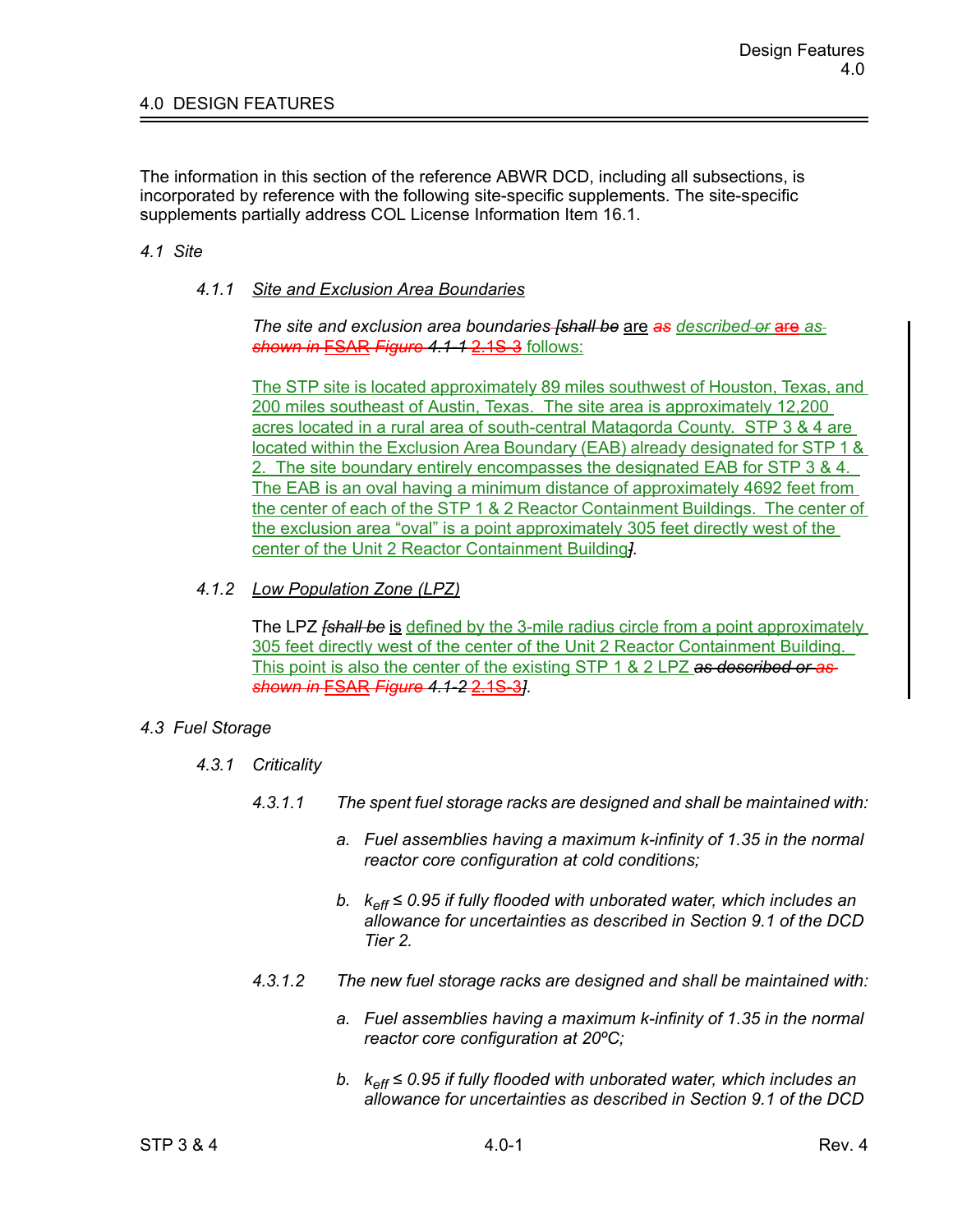*Tier 2;*

- *c. keff ≤ 0.98 if moderated by aqueous foam, which includes an allowance for uncertainties as described in Section 9.1 of the DCD Tier 2; and*
- *d. A nominal [approximately 16] cm center to center distance between fuel assemblies placed in storage racks.*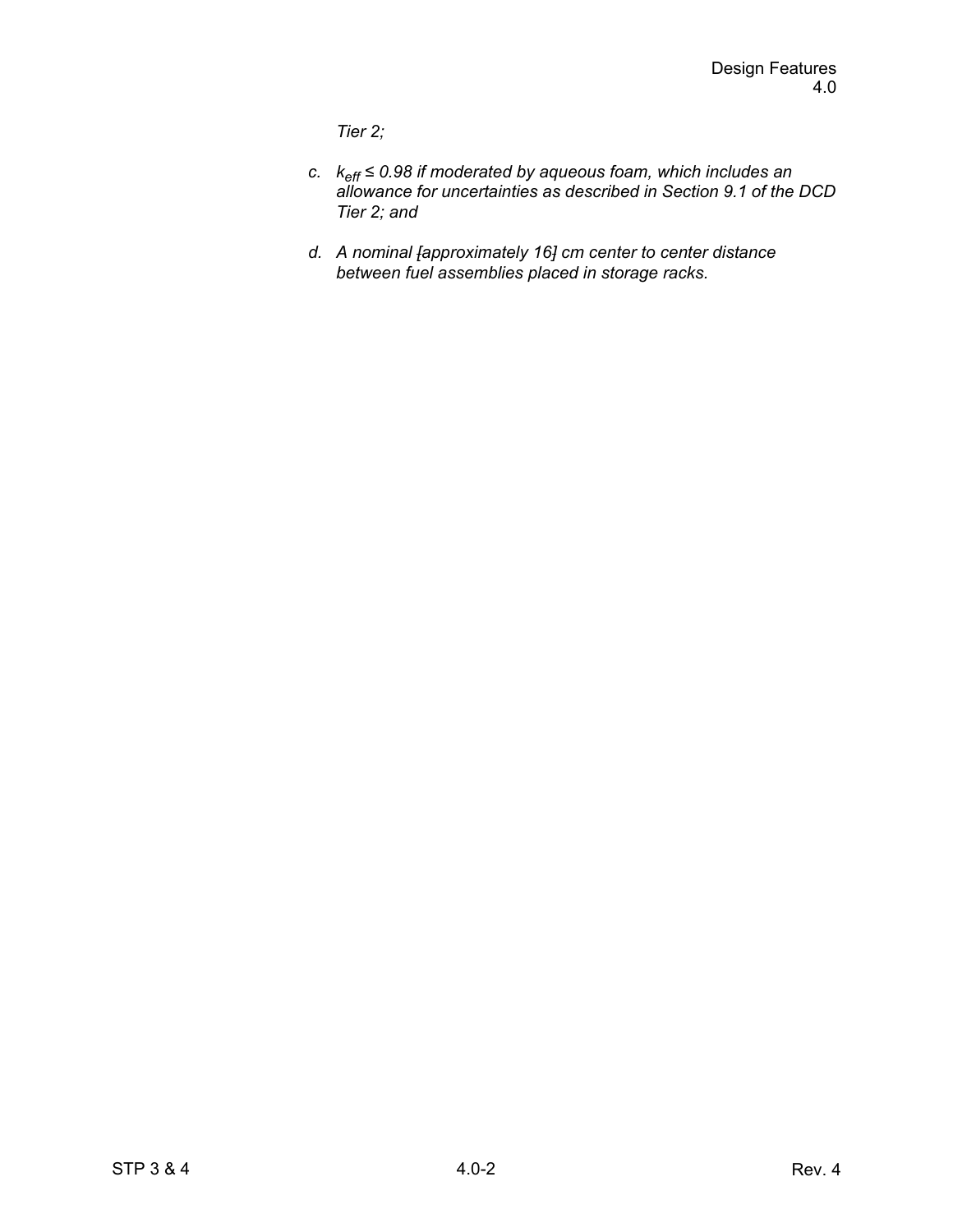